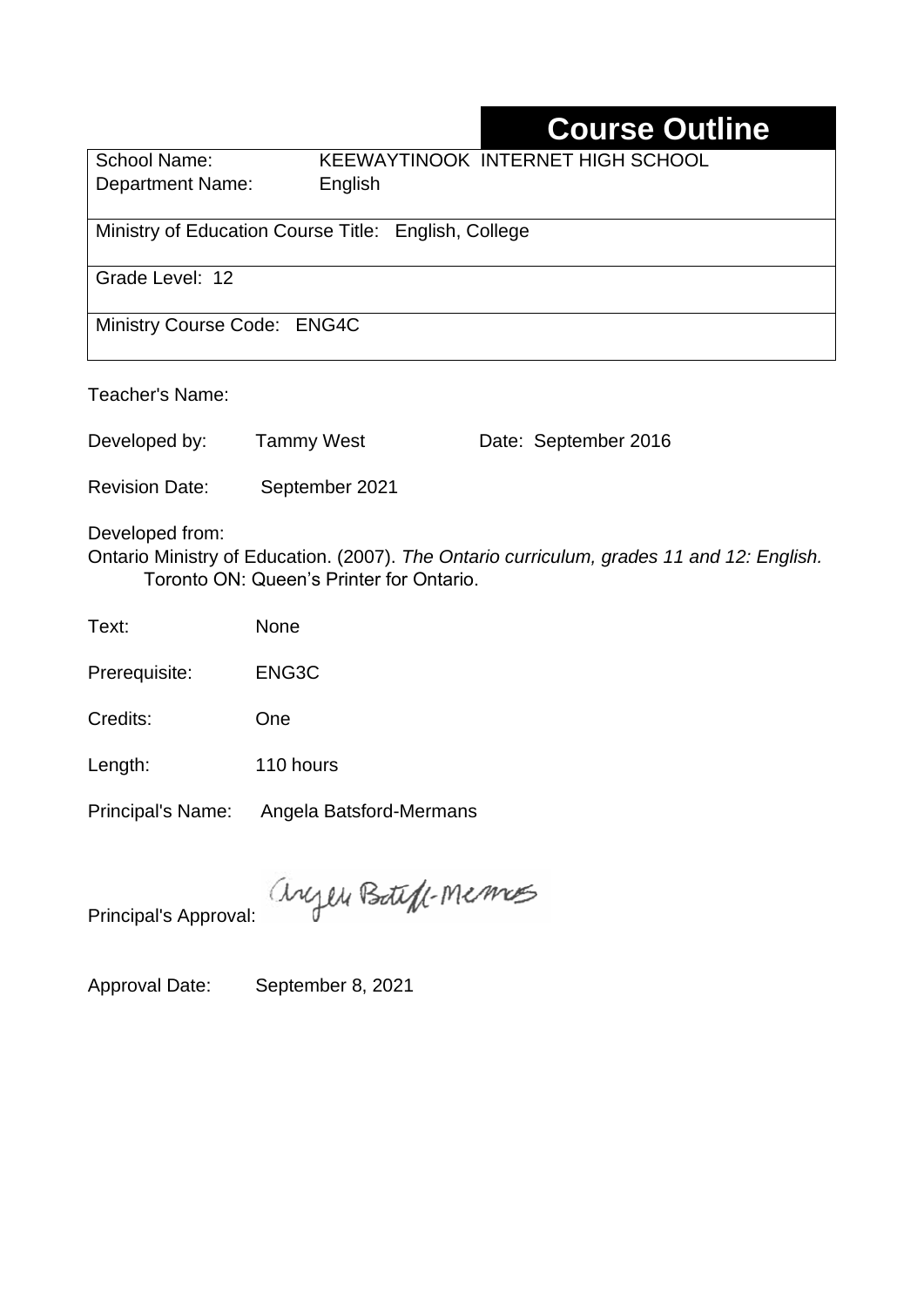## *Course Description/Rationale*

This course emphasizes the consolidation of literacy, communication, and critical and creative thinking skills necessary for success in academic and daily life. Students will analyse a variety of informational and graphic texts, as well as literary texts from various countries and cultures, and create oral, written, and media texts in a variety of forms for practical and academic purposes. An important focus will be on using language with precision and clarity and developing greater control in writing. The course is intended to prepare students for college or the workplace.

# *Overall Curriculum Expectations*

#### **Oral Communication**

- Listen in order to understand and respond appropriately in a variety of situations for a variety of purposes;
- Use speaking skills and strategies appropriately to communicate with different audiences for a variety of purposes;
- Reflect on and identify their strengths as listeners and speakers, areas for improvement, and the strategies they found most helpful in oral communication situations.

#### **Reading and Literature Studies**

- Read and demonstrate an understanding of a variety of literary, informational, and graphic texts, using a range of strategies to construct meaning;
- Recognize a variety of text forms, text features, and stylistic elements and demonstrate understanding of how they help communicate meaning;
- Use knowledge of words and cueing systems to read fluently;
- Reflect on and identify their strengths as readers, areas for improvement, and the strategies they found most helpful before, during, and after reading.

#### **Writing**

- enerate, gather, and organize ideas and information to write for an intended purpose and audience;
- Draft and revise their writing, using a variety of literary, informational, and graphic forms and stylistic elements appropriate for the purpose and audience;
- Use editing, proofreading, and publishing skills and strategies, and knowledge of language conventions, to correct errors, refine expression, and present their work effectively;
- Reflect on and identify their strengths as writers, areas for improvement, and the strategies they found most helpful at different stages in the writing process.

#### **Media Studies**

- Demonstrate an understanding of a variety of media texts;
- Identify some media forms and explain how the conventions and techniques associated with them are used to create meaning;
- Create a variety of media texts for different purposes and audiences, using appropriate forms, conventions, and techniques;
- Reflect on and identify their strengths as media interpreters and creators, areas for improvement, and the strategies they found most helpful in understanding and creating media texts.

## *Course Content*

| <b>Unit</b>                                    |       | Length    |
|------------------------------------------------|-------|-----------|
| 1. Where are you going and what will you need? |       | 20 hours  |
| 2. Novel Study: Jimmy Comes Home               |       | 30 hours  |
| 3. Media Study and Forms                       |       | 30 hours  |
| 4. Preparing for College                       |       | 20 hours  |
|                                                | Total | 110 hours |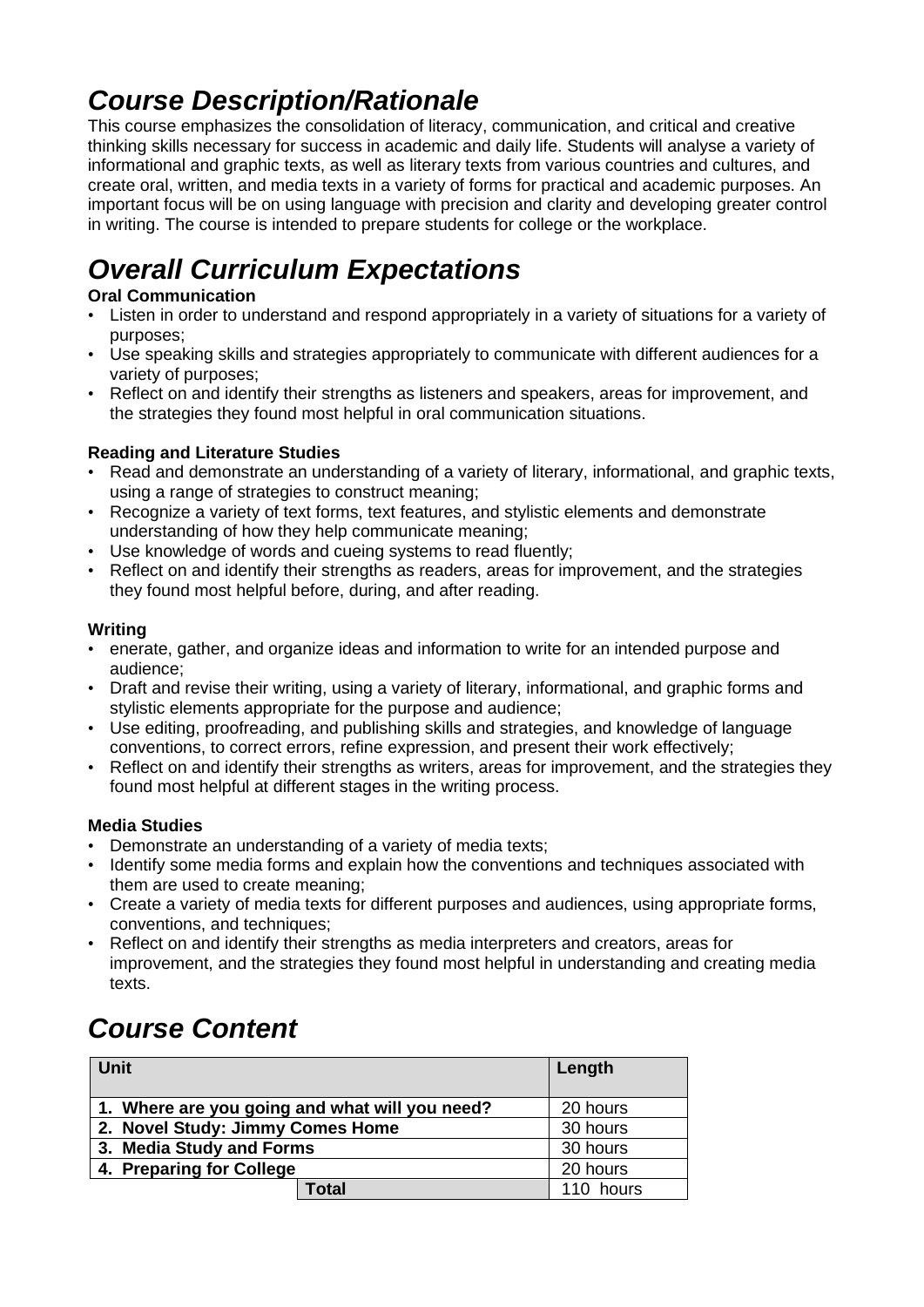## *Unit Descriptions*

#### **Unit 1 – Where Are You Going and What Will You Need?**

Students will examine the pathway they will take after high school whether to attend college or go into the workplace. They can use MyBlueprint to support their understanding of options available and relevant options locally and regionally. Students will continue to develop their reading, writing and basic note taking skills while examining their own goals, interests, heritage and skills they will need to get to where they are. At the end of the unit, students will develop and present a package on themselves that summarizes their future goals.

#### **Unit 2 – Novel Study: Jimmy comes home**

Students will read and analyze Robert Checkwitch's Jimmy Comes Home. Students will be asked to participate in discussion forums where they will respond to a scenario and create their own opinions based on what they read. Students will compare their own lives to the lives of characters on Green Star Lake reserve. Students will examine various themes throughout the novel in preparation for their final writing task. At the end of the unit, students will write a five paragraph essay in MLA format on the themes and characters in the novel.

#### **Unit 3 – Media Studies and Forms**

Students will begin examining the media and the impact the media influences our thoughts and opinions. Students will examine various stereotypes in the media including racial and cultural stereotypes and how they are developed along with their implicit and explicit messages. Students will also look at the portrayals of men, women and persons with disabilities in the media, and how certain gender and ableist stereotypes are constructed. Students will also examine their own use of social media and the impact it has on their lives in regards to communication and relationships. At the end of the unit, students will construct a visual on a media topic of their choice. They will then present their findings via PowerPoint/Slides and with audio/video recordings.

#### **Unit 4 – Preparing for College**

Students will begin preparing for college by researching various schools and programs they wish to attend. Students will practice applying for college by filling out a mock application and doing a mock interview. Students will examine how the workplace and school connect. At the end of the unit, students will begin planning and present their own businesses and image as a means to earn money for college or develop their own business.

### *Teaching/Learning Strategies*

This course is organized into an eight-week series of lessons and activities that is presented to students in remote northern communities via the internet. The eighth week is used for course consolidation, review, and the final examination. Teacher and students communicate over the internet through timely activity feedback, emails, messages, video and audio calls. Classroom mentors assume the role of liaison between the teacher and student while also supporting a holistic approach to motivate, engage and support each individual student.

A variety of strategies will be used in the online delivery of this course. Some instructional strategies include:

- Anticipatory/post reading discussions before/after students read text to allow them to make connections to the text;
- direct instruction on skimming, scanning, and self-questioning;
- pre-teaching of key vocabulary;
- read-alouds that model strategies for predicting, monitoring comprehension,
- clarifying, making inferences, understanding text features and text organization, and distinguishing between fact and opinion;
- small-group and partner support and interaction during reading, viewing, listening, and speaking tasks;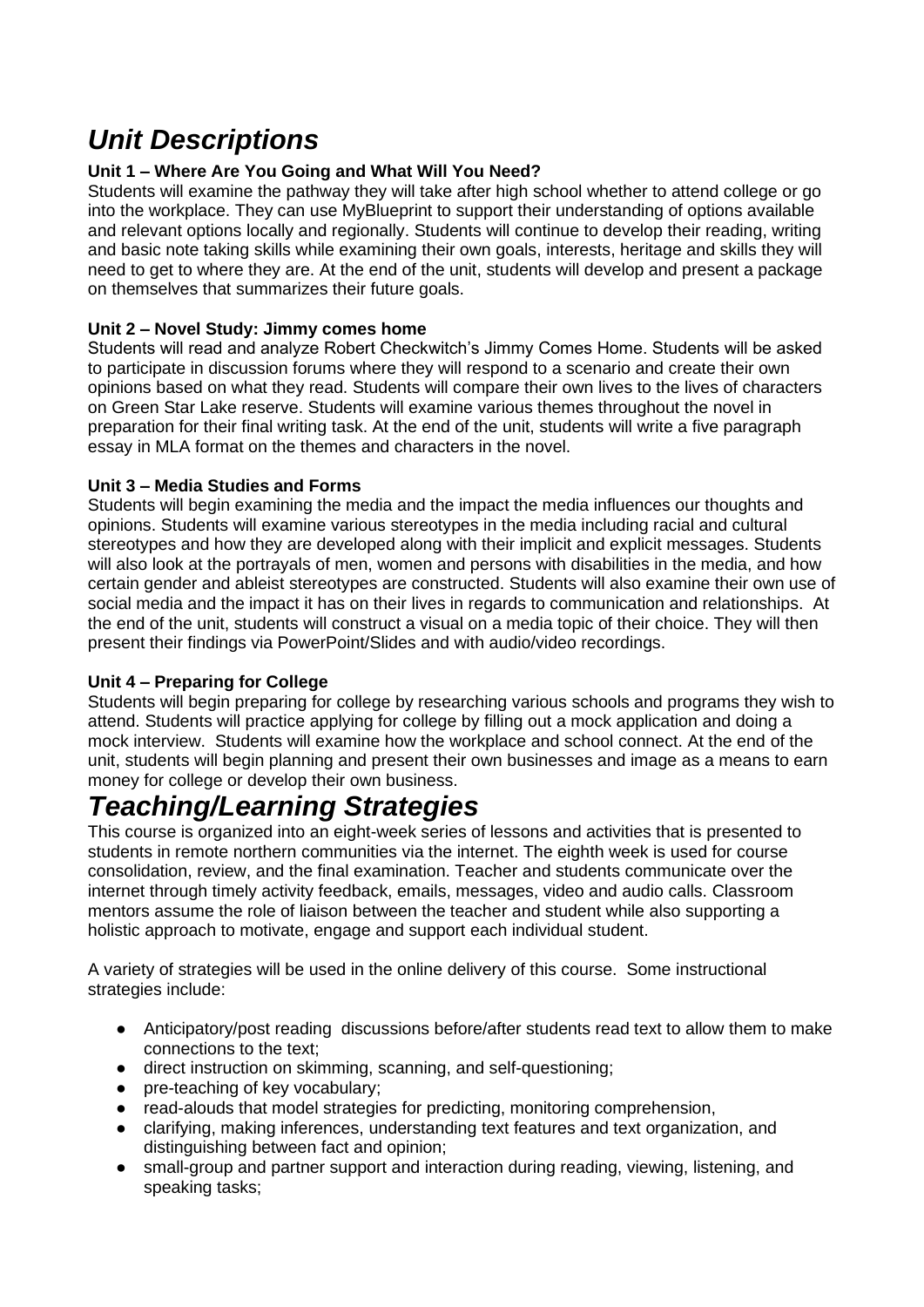- opportunities for presentations;
- templates and graphic organizers as tools to understand text and make notes;
- prompts and starter statements to encourage response and reflection;
- scaffolding writing instruction using templates to guide writing; and
- use of lists as pre-writing and after reading activities.

Learning goals will be discussed at the beginning of each assignment and success criteria will be provided to students. The success criteria are used to develop the assessment tools in this course, including rubrics and checklists.

### *Evaluation*

The final grade will be determined as follows (Ontario Ministry of Education, 2010):

- Seventy per cent of the grade will be based on evaluation conducted throughout the course. This portion of the grade should reflect the student's most consistent level of achievement throughout the course, although special consideration should be given to more recent evidence of achievement.
- Thirty percent of the grade will be based on a final evaluation administered at or towards the end of the course. This evaluation will be based on evidence from one or a combination of the following: an examination, a performance, an essay, and/or another method of evaluation suitable to the course content. The final evaluation allows the student an opportunity to demonstrate comprehensive achievement of the overall expectations for the course (p. 41).

| Type of<br><b>Assessment</b> | Category                    | <b>Details</b>                                                                                                                                                                                                                                                                                                  | Weigh<br>ting<br>$(\%)$ |
|------------------------------|-----------------------------|-----------------------------------------------------------------------------------------------------------------------------------------------------------------------------------------------------------------------------------------------------------------------------------------------------------------|-------------------------|
| <b>Term Work</b><br>(70%)    | Knowledge/<br>Understanding | Understand and explain the effect of specific<br>elements of style in a variety of literary and<br>informational texts<br>Select and read texts for a variety of purposes<br>Use print and electronic sources to gather<br>information and explore ideas in written work                                        |                         |
|                              | Thinking                    | Make inferences based on information and ideas<br>presented in texts<br>Recognize, describe and correct sentence errors<br>in oral and written communication                                                                                                                                                    | 19                      |
|                              | Communication               | Use a variety of forms of writing to express<br>themselves, clarify ideas and engage the<br>audience's attention, imagination and interest<br>Explain how authors and editors use design<br>elements to help convey meaning<br>Use discussion forums to orally communicate with<br>peers and teacher via Moodle | 19                      |
|                              | Application                 | Create media works for different purposes<br>Use listening techniques and oral communication<br>skills to participate in classroom discussions and<br>more formal activities such as role playing and<br>reporting/presenting, for specific purposes and<br>audiences                                           | 19                      |
| Final                        | Culminating                 | Knowledge/Understanding                                                                                                                                                                                                                                                                                         | 3                       |
| Evaluation                   | Activity                    | Thinking                                                                                                                                                                                                                                                                                                        | 4                       |

Ontario Ministry of Education. (2010). *Growing success: Assessment, evaluation and reporting in Ontario schools*. Toronto ON: Queen's Printer for Ontario.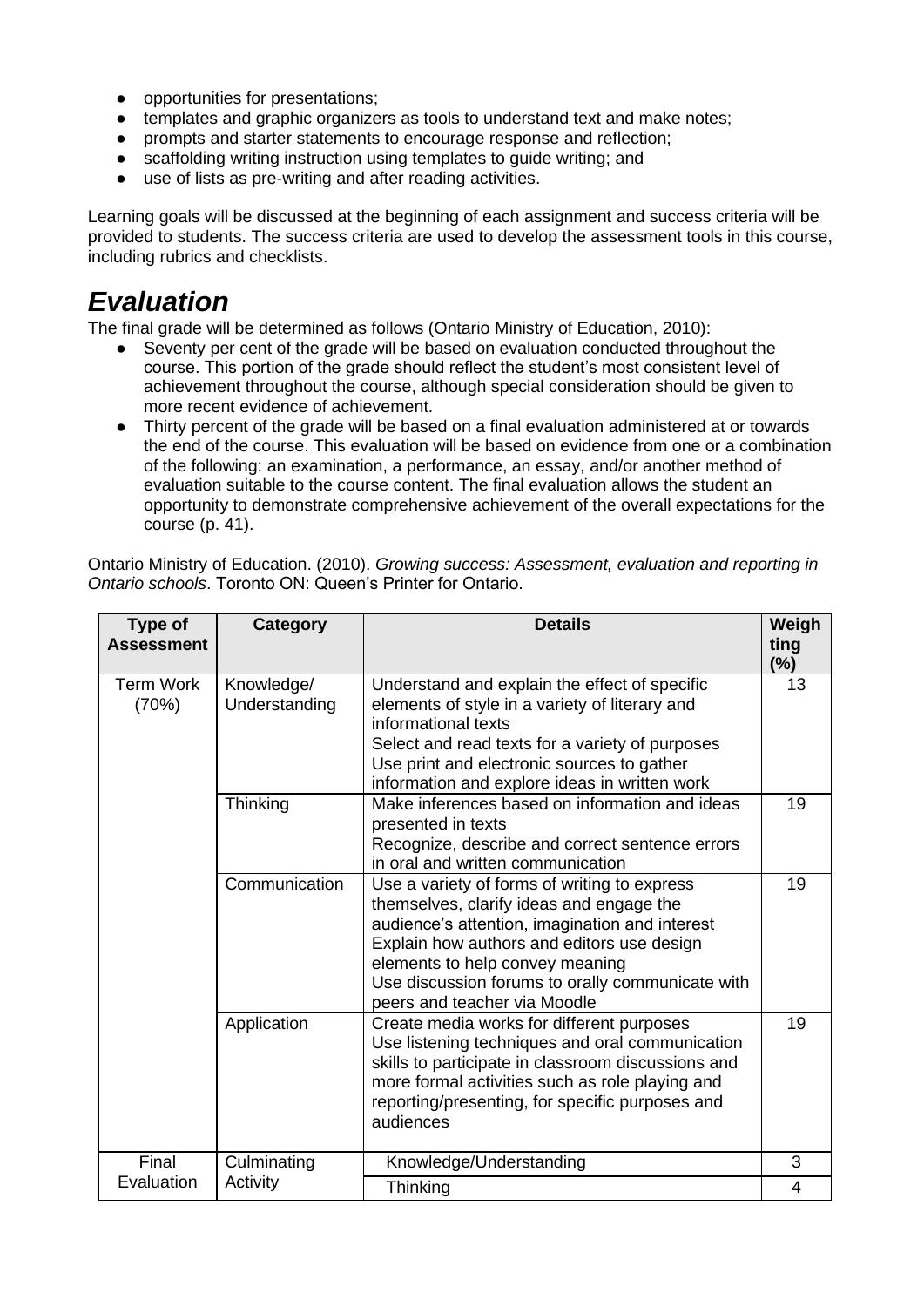| (30%) | (15%) | Communication           |              |     |
|-------|-------|-------------------------|--------------|-----|
|       |       | Application             |              |     |
|       | Exam  | Knowledge/Understanding |              |     |
|       | (15%) | Thinking                |              |     |
|       |       | Communication           |              |     |
|       |       | Application             |              |     |
|       |       |                         | <b>TOTAL</b> | 100 |

### *Assessment/Evaluation Strategies*

A variety of assessment and evaluation methods, strategies and tools are required as appropriate to the expectation being assessed. These include diagnostic, formative, and summative within the course and within each unit.

Assessment *for* learning and assessment *as* learning is obtained through a variety of means, including the following:

- Peer feedback on discussion forums
- Ongoing descriptive feedback, including descriptive feedback on students' preliminary version of their opinion essay
- Small-group conversations to develop their opinions and communication skills
- Reading media print
- Self-assessment used to revise a media form
- Conversations with student on a regular basis (synchronous and asynchronous)

Evidence of student achievement (assessment *of* learning) is collected from various sources, including the following:

- Observation of individual contribution in a group role-playing activity
- Ongoing observations of most consistent work, with consideration given to most recent work
- Media presentation expressing an opinion
- Novel study projects
- Opinion essay
- Independent reading study
- Final exam

The Ministry of Education's 2010 document, *Growing Success*, outlines the seven fundamental principles that guide best practice in the assessment and evaluation of students. KiHS teachers use practices that:

- are fair, transparent, and equitable for all students;
- support all students, including those with special education needs, those who are learning the language of instruction (English or French), and those who are First Nation, Métis, or Inuit;
- are carefully planned to relate to the curriculum expectations and learning goals and, as much as possible, to the interests, learning styles and preferences, needs, and experiences of all students;
- are communicated clearly to students and parents at the beginning of the course and at other points throughout the school year or course;
- are ongoing, varied in nature, and administered over a period of time to provide multiple opportunities for students to demonstrate the full range of their learning;
- provide ongoing descriptive feedback that is clear, specific, meaningful, and timely to support improved learning and achievement;
- develop students' self-assessment skills to enable them to assess their own learning, set specific goals, and plan next steps for their learning (p.6).